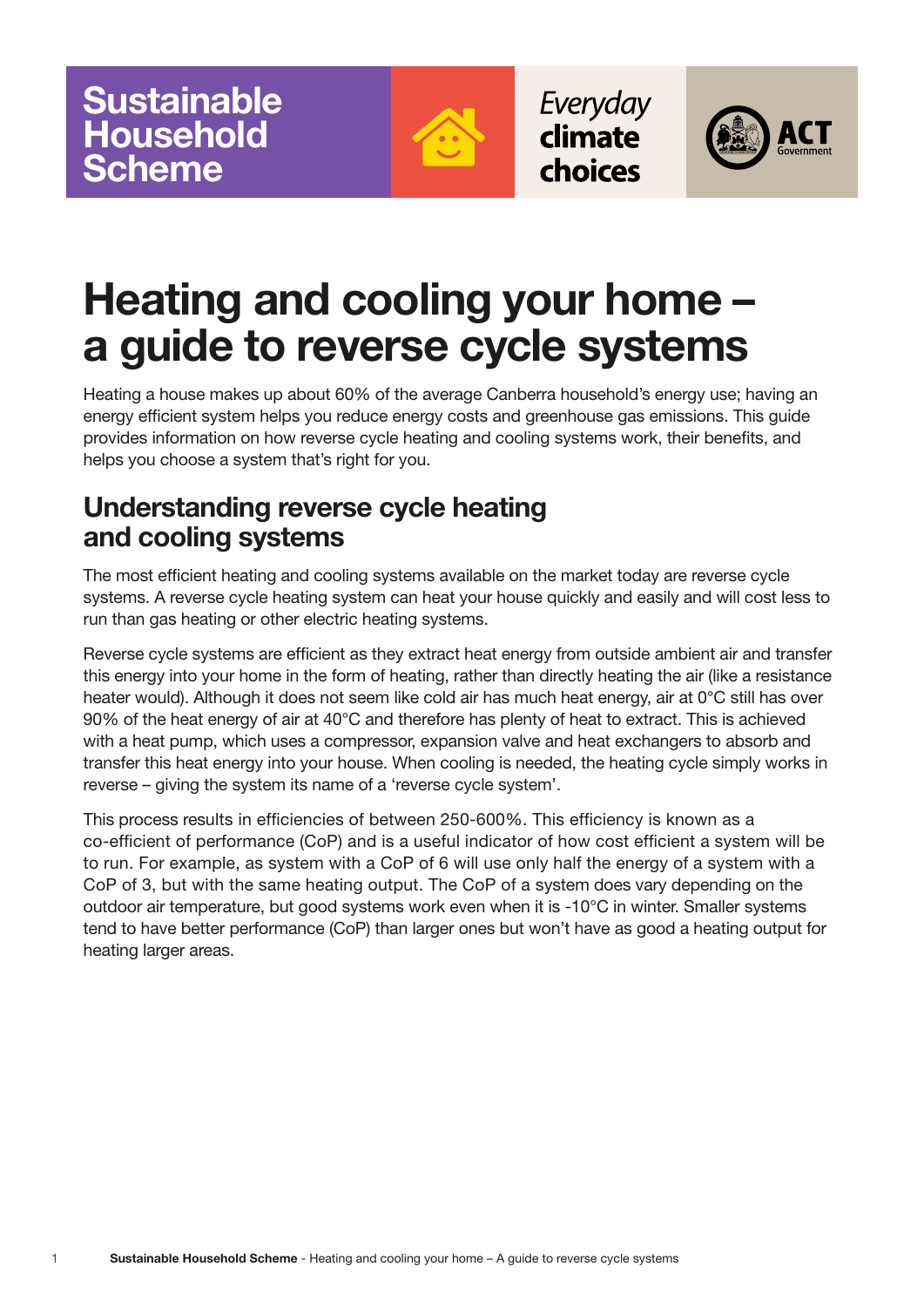### **Why should I replace my current heating system with a reverse cycle system?**

There are three main ways to heat your home: electric element heaters, gas heating and reverse cycle systems.

Electric element heaters are usually portable and cheap to buy but are extremely energy inefficient and are the most expensive way to heat your room. For this reason, portable units are not included as an eligible product under the Sustainable Household Scheme.

In the past, gas heating has been promoted as a cheap way to heat your home with reduced energy emissions, but this is no longer the case. With advances in reverse cycle heating technology and Canberra now being powered by 100% renewable electricity this has changed. Reverse cycles systems are very cost efficient and can rapidly heat your house in the same way a ducted gas system would and with no carbon dioxide emissions in the ACT. They also have the added benefit of being able to efficiently cool your house in summer. If room heating is your only gas appliance, or you are intending to transition all your gas appliances to electric, you can disconnect from gas altogether and save over \$350 annually on the gas supply charge.

The table below presents comparative costs for heating an average living area of 50m2 for a year and shows that a reverse cycle system will save you money on your power bills and reduce your emissions.

| <b>Heater type</b>                | <b>Efficiency</b> | <b>Energy Use (kWh)</b>                                | <b>Annual</b><br>running cost | <b>Annual kg</b><br>CO <sup>2</sup> |
|-----------------------------------|-------------------|--------------------------------------------------------|-------------------------------|-------------------------------------|
| <b>Electric element</b>           | 100%              | 5,205                                                  | \$1,462                       | 0                                   |
| <b>Gas wall heater</b>            | 85%               | 22,045 MJ <sup>1</sup><br>(equivalent to<br>6,124 kWh) | \$866                         | 1,136                               |
| Average<br>reverse-cycle          | 370%              | 1,407                                                  | \$395                         | 0                                   |
| <b>Efficient</b><br>reverse-cycle | 600%              | 868                                                    | \$244                         | 0                                   |

*Table 1: Cost analysis between heating system types: Source: Actsmart Sustainable Home Advice Energy Guide at 2021/22 energy use estimates for a 2-star home. Energy prices based on \$0.26/kWh and \$0.03MJ.*

### **What should I consider when selecting a reverse cycle system?**

There are three types of reverse-cycle systems available: split systems, ducted (whole of house) systems and multi-head units.

### **Split systems**

Split systems have one outside compressor unit and one indoor unit, usually mounted on the wall. They are suitable for single rooms or open plan living spaces, so several units would be needed for an entire house. These systems are very efficient and relatively cheap to install, so smaller units can be very suitable for individual rooms, while larger systems can service areas of up to 80m2 and would be effective for apartments or living areas of smaller houses. A house with multiple split systems can also be effectively zoned, by only switching on systems as required to heat the areas you are occupying and save energy.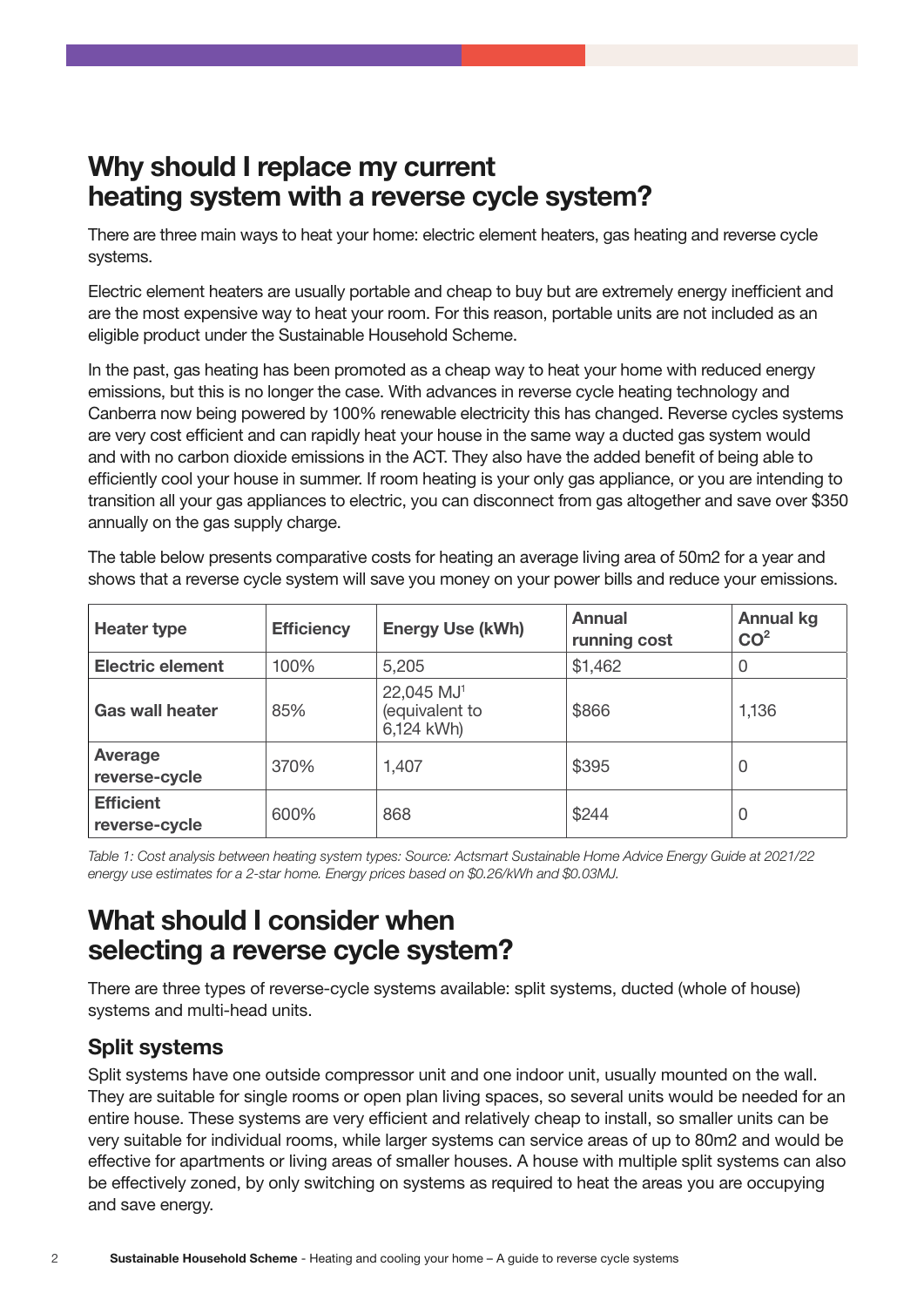### **Multi-head systems**

Multi-head systems have one large outside compressor unit connected to several smaller wall or floor mounted indoor units via piping through the ceiling instead of ducting. These indoor units can be installed in several rooms, so a multi-head system can service many areas of a house and potentially even the entirety of a smaller home. Multi-head units can heat a whole house or only specific parts of a house if needed. These systems are like a hybrid of normal split systems and ducted systems, where they can service multiple rooms almost as well as a ducted system but are cheaper to install.

#### **Ducted reverse cycle systems**

Ducted reverse cycle systems have one large outside compressor and one heat exchanger unit (usually located in the ceiling or under the house) that splits into many insulated ducts that provide heating and cooling to multiple rooms. Ducted systems usually service the whole house and can provide rapid heating or cooling. Ducted systems can be slightly less efficient then split systems due to heat losses through the ducting but can service a whole house from a single installation and can more easily maintain an even temperature throughout the house.

|                                                  | <b>Split system</b>                                                                                                                                                                                              | <b>Ducted system</b>                                                                                                                                                                   | <b>Multi-head system</b>                                                                                                           |
|--------------------------------------------------|------------------------------------------------------------------------------------------------------------------------------------------------------------------------------------------------------------------|----------------------------------------------------------------------------------------------------------------------------------------------------------------------------------------|------------------------------------------------------------------------------------------------------------------------------------|
| <b>Efficiency (CoP)</b><br>(Average/Excellent)   | 3.7/6.4                                                                                                                                                                                                          | 3.5/5.0                                                                                                                                                                                | 3.7/5.1                                                                                                                            |
| <b>Best used in what</b><br>situation?           | Heating one room<br>or area only, so ideal<br>for apartments and<br>townhouses. Not<br>practical to have one in<br>every room of a large<br>house, but suitable if<br>not all the house needs<br>heating/cooling | Whole of house, so<br>ideal for larger houses<br>and when rapid<br>heating or cooling<br>is required. Small<br>units can be installed<br>in townhouses, not<br>suitable for apartments | Can be used in all sized<br>houses, apartments,<br>and townhouses.<br>Halfway point between<br>split systems and<br>ducted systems |
| <b>Room zoning</b><br>capability                 | Excellent, as system<br>heats one room only                                                                                                                                                                      | Limited to good<br>depending on system,<br>often services living<br>areas constantly when<br>running                                                                                   | Very good, as can turn<br>off multiple unused<br>areas                                                                             |
| Inside unit style<br>(see descriptions<br>below) | Wall hung<br>Floor mounted<br>Cassette style                                                                                                                                                                     | Vents through ceiling<br>or floor                                                                                                                                                      | Wall hung<br>Floor mounted<br>Cassette style                                                                                       |
| <b>Other</b>                                     | Smaller systems have<br>excellent efficiency.<br>Look for 'H2' CoP2<br>which means the<br>unit is well suited to<br>Canberra's winters                                                                           | Ducting can have<br>significant heat loss<br>if not well insulated<br>$( >R1.5)$ . Ducting<br>through the ceiling<br>reduces your level of<br>ceiling insulation                       | Can also use a small<br>multi-head system for<br>very large rooms that<br>need multiply heating<br>units                           |

The table below presents a comparison between these three types of systems.

*Table 2 Search the Minimum Energy Performance Specifications (MEPS) Registration Database at https://www.energyrating.gov.au/consumers*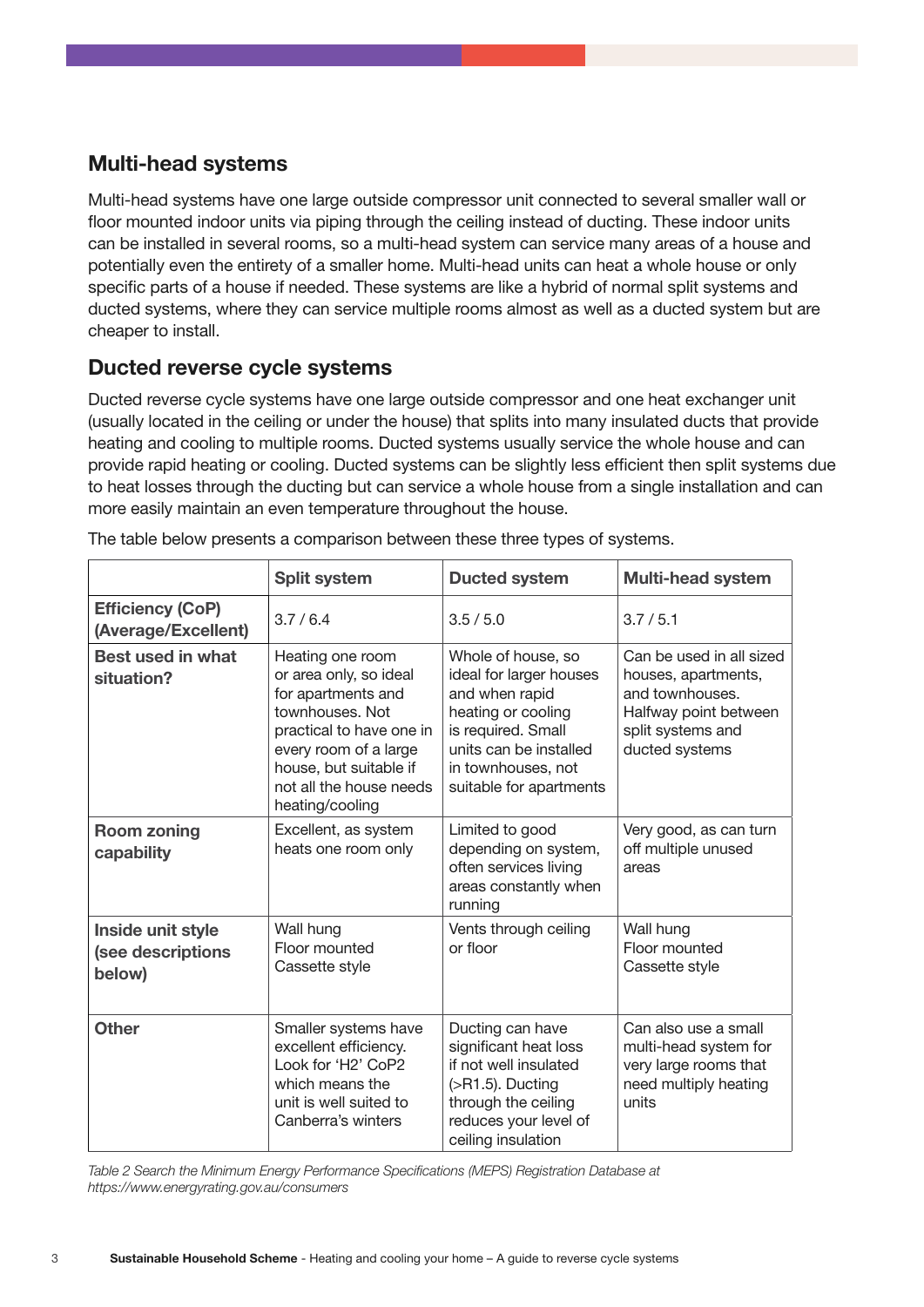### **Other things to consider**

- All reverse cycle systems have an outside compressor unit of some kind. Engage with your supplier about where they would locate the compressor unit as it is important to consider the location with regards to:
	- › Easy access for maintenance
	- › Noise from the unit affecting neighbours
	- › The ability for fresh air to contact the unit. Avoid enclosed courtyards and never enclose the compressor unit with slat fencing to hide it from view.
- If you are installing a split system only, ask your supplier if the system has a "H2" rating as this will work efficiently in the Canberra winter.
- Installing ducted or multi-head units in a large house may require an upgrade of your electricity supply to 3-phase power due to the significant power draw of these systems. There will be additional costs with this upgrade, but your installer will be able to confirm whether this is necessary.
- $\bullet$  If you are replacing a ducted gas system with a ducted reverse cycle system, you cannot re-use the gas ducts as they are too narrow for a reverse cycle system and may also have age related issues.
- It is recommended that ducted systems have at least R1.5 insulation on the ducting, as this will minimise heat loss and lower running costs. Ensure that you mention this to your supplier as they may not provide this by default.
- In smaller houses (below 180sqm) or where only limited heating/cooling is required, split systems are more cost effective (\$2,000 - \$4,000 installed depending on system size), but in large houses (above 180sqm) ducted or multi-head systems (\$7,000 - \$15,000 installed) are a more suitable choice.

### **Energy star rating labels**

Energy star rating labels for reverse cycle systems have two main parts. The blue part of the label indicates the cooling efficiency, and the red part of the label indicates the heating efficiency, for different climates in the country.



The more stars the more energy-efficient a system is and the cheaper it is to run. When choosing a system aim to purchase the model with the highest energy rating that you can afford. To get the most meaningful comparison between systems use the energy efficiency rating of similar size/capacity/kW systems. New ducted reverse cycle systems with a cooling capacity less than 30kW will be required to have a Zoned Energy Rating. The higher the rating, the more efficient the system is based on where the system will be installed.

These labels also outline what the noise level of the inside and outside units are, so if this is a consideration make sure you choose a systems that suits your needs.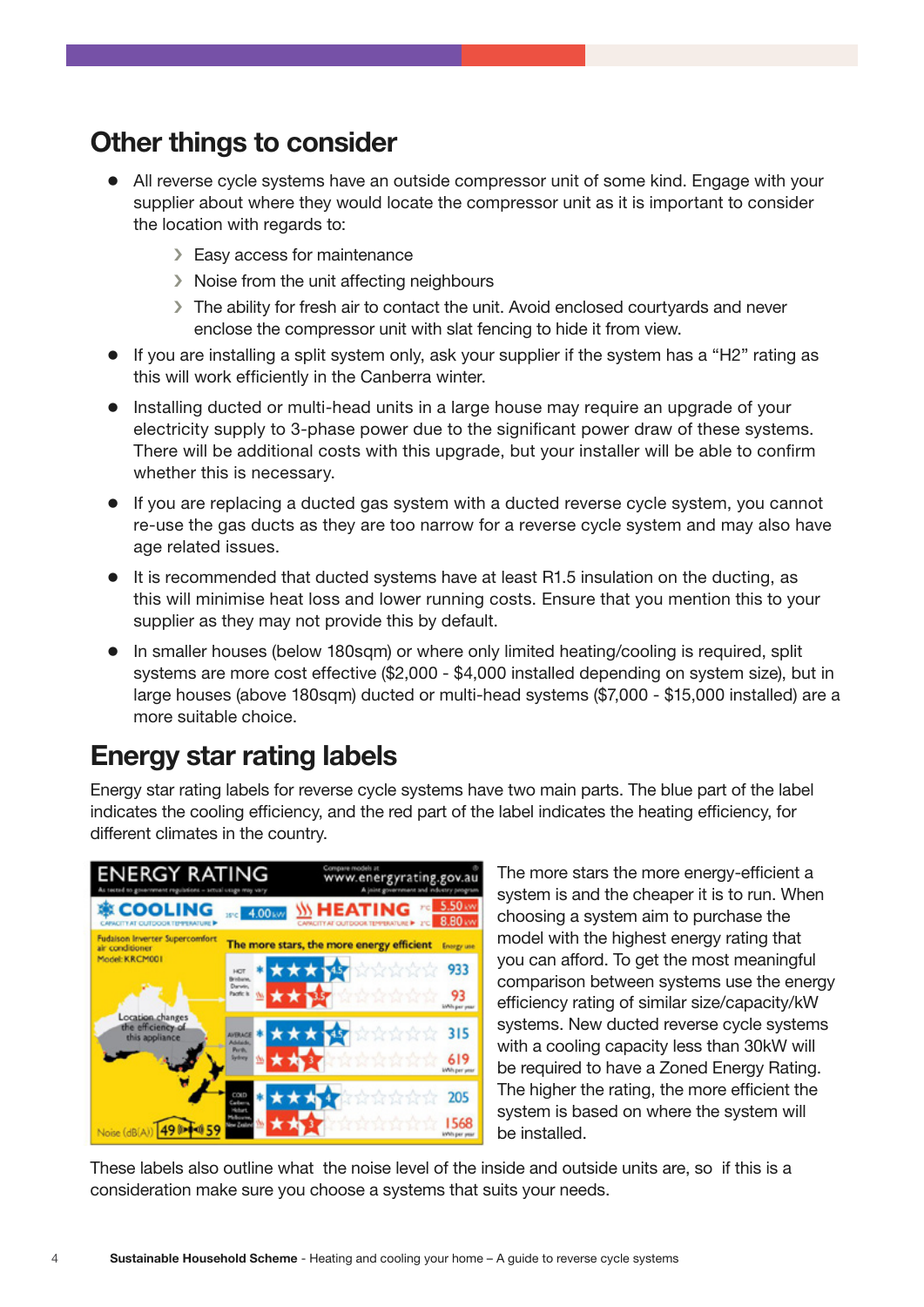### **How to apply for a loan under the Sustainable Household Scheme**

Firstly, check you are eligible to participate in the Scheme by reviewing the [Scheme Guidelines](https://www.climatechoices.act.gov.au/__data/assets/pdf_file/0010/1861570/Sustainable-Household-Scheme-Guidelines-For-Participants.pdf). It's also a good idea to review the Scheme [terms and conditions](https://www.climatechoices.act.gov.au/__data/assets/pdf_file/0011/1861571/Sustainable-Household-Scheme-Terms-and-Conditions.pdf). If you've decided an electric heating system is right for you, just follow these easy to steps to apply for your zero-interest loan:

- Get your quotes from suppliers accredited with our loans provider, Brighte. Information about accredited suppliers can be found on Brighte's [website](https://brighte.com.au/homeowners/act-sustainable-household-scheme/). We suggest seeking more than one quote.
- Select your preferred quote and your chosen supplier will initiate the loan process with Brighte.

## **Some important things to note**

- You can bundle products from the list of eligible products available under the Scheme, with a maximum of \$15,000 available to each household.
- The product model number must appear on the Greenhouse and Energy Minimum Standards (GEMS) register and be able to operate in a 'Cold Zone' as per the Minimum Energy Performance standards (MEPs). To ensure high efficiency in the ACT climate it is strongly encouraged that systems have a minimum operating temperature of at least -20 degrees Celsius and should utilise a variable speed compressor.
- The product must also meet set coefficient of performance standards (COP) depending on its type and thermal capacity. These COP values are those achieved at the H1 temperature condition as per MEPs testing standards.
	- Ducted systems:
		- › COP of at least 3.7 for systems below 14kW thermal capacity
		- › COP of at least 3.3 for systems with thermal capacity above 14kW but less then 22kW
		- › COP of at least 3.1 for systems with above 22kW thermal capacity
	- Split systems
		- › COP of at least 4 for all single systems
		- › COP of at least 3.8 for multi-head split systems
- The product must be a reverse cycle system capable of both heating and cooling and should have cooling COP values comparable with its heating COP values.
- Installation of an electric reverse cycle heating and cooling system (ducted or split system) requires an ACT licenced electrician. If you are replacing a gas system you will also need an ACT licensed plumber.
- Any requirements to upgrade to 3-phase power can be included as part of your loan. Speak to your installer, as this may require additional approvals.
- If the install of your electric heating and cooling system means you no longer need a gas supply (if your heating/cooling is your only remaining gas appliance), you will be able to disconnect your gas supply, either through plugging the line or completely decommissioning the meter. The cost for residential gas network disconnection through ActewAGL is \$136.90 (as of September 2021) and can be included under the loan. Doing this will also save you about \$350 annually as you will no longer need to pay a gas connection charge, so disconnecting is recommended if you will no longer have any gas appliances.
- You must be upgrading an existing gas or inefficient electric system to get an interest free loan for heating and cooling system installations. New builds are not eligible.